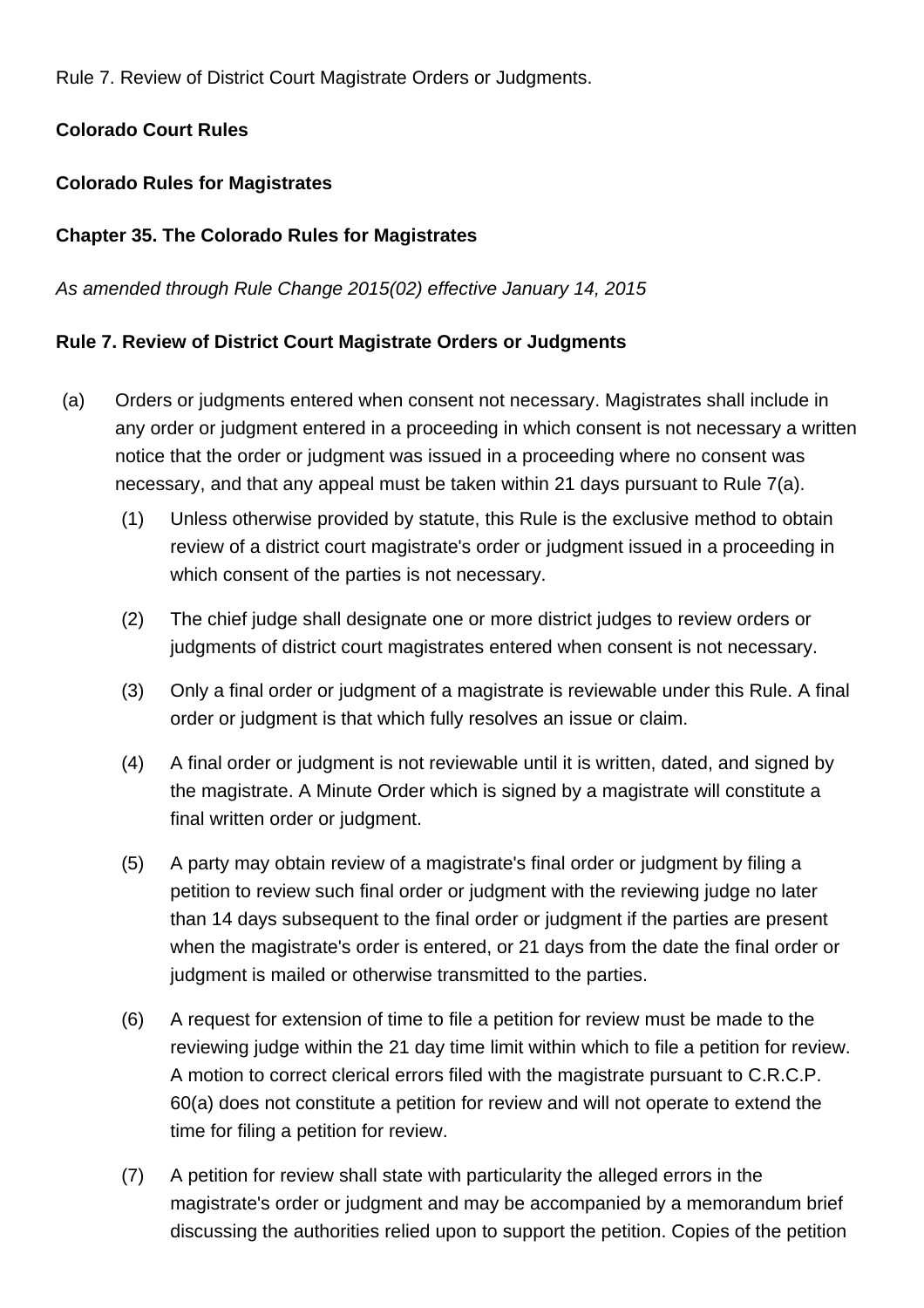and any supporting brief shall be served on all parties by the party seeking review. Within 14 days after being served with a petition for review, a party may file a memorandum brief in opposition.

- (8) The reviewing judge shall consider the petition for review on the basis of the petition and briefs filed, together with such review of the record as is necessary. The reviewing judge also may conduct further proceedings, take additional evidence, or order a trial de novo in the district court. An order entered under 6(c)(1) which effectively ends a case shall be subject to de novo review.
- (9) Findings of fact made by the magistrate may not be altered unless clearly erroneous. The failure of the petitioner to file a transcript of the proceedings before the magistrate is not grounds to deny a petition for review but, under those circumstances, the reviewing judge shall presume that the record would support the magistrate's order.
- (10) The reviewing judge shall adopt, reject, or modify the initial order or judgment of the magistrate by written order, which order shall be the order or judgment of the district court.
- (11) Appeal of an order or judgment of a district court magistrate may not be taken to the appellate court unless a timely petition for review has been filed and decided by a reviewing court in accordance with these Rules.
- (12) If timely review in the district court is not requested, the order or judgment of the magistrate shall become the order or judgment of the district court. Appeal of such district court order or judgment to the appellate court is barred.
- (b) Orders or judgments entered when consent is necessary. Any order or judgment entered with consent of the parties in a proceeding in which such consent is necessary is not subject to review under Rule 7(a), but shall be appealed pursuant to the Colorado Rules of Appellate Procedure in the same manner as an order or judgment of a district court. Magistrates shall include in any order or judgment entered in a proceeding in which consent is necessary a written notice that the order or judgment was issued with consent, and that any appeal must be taken pursuant to Rule 7(b).

**History.** Entire chapter amended June 16, 1988, effective January 1, 1989; (rule title), (a), IP(b), IP(c), IP(d), (d)(5), IP(e), and (f) amended and effective September 12, 1991; entire chapter amended September 30, 1999, effective January 1, 2000; entire rule amended and adopted May 12, 2005, effective July 1, 2005; IP(a), (a)(5), (a)(6), and (a)(7) amended and adopted December 14, 2011, effective January 1, 2012, for all cases pending on or filed on or after January 1, 2012, pursuant to C.R.C.P. 1(b); (a)(8) amended and effective December 31, 2013.

#### **Case Notes:**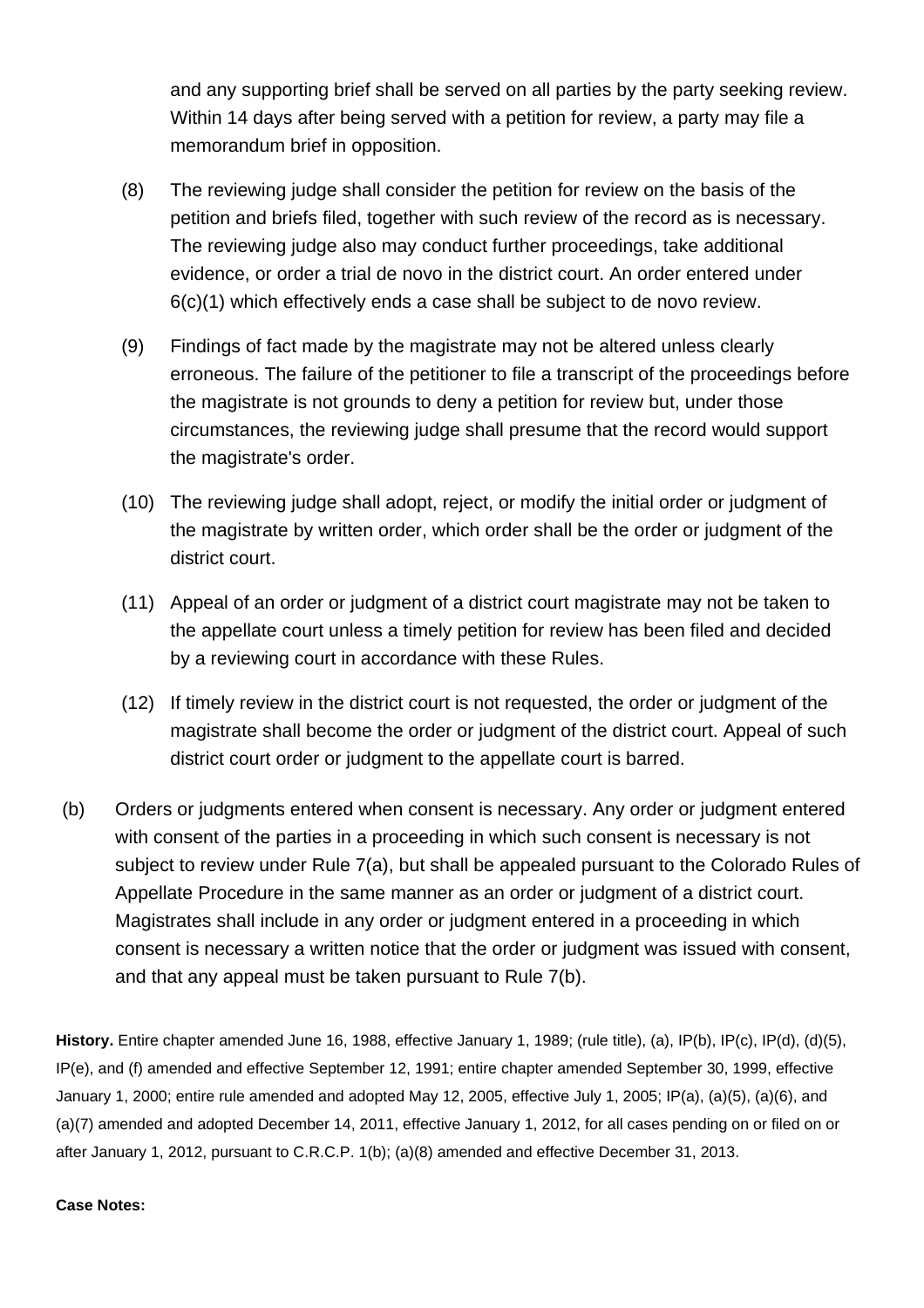#### **ANNOTATION**

**Law reviews.** For article, "Family Law Magistrates: An Overview of Review and Appeal Procedures", see 32 Colo. Law. 91 (September 2003).

**Section (a) of this rule,** rather than former rule, applies to a motion filed after the effective date of this rule concerning 1996 child support stipulation. People ex rel. Garner v. Garner, 33 P.3d 1239 (Colo. App. 2001).

**The consent distinctions in this rule** relate to the "with consent" and "without consent" categories established in C.R.M. 6. Thus, review of matters that may be heard by a magistrate without consent of the parties is governed by section (a) of this rule. Conversely, review of those matters that, by rule or statute, required the consent of the parties is governed by section (b). People ex rel. Garner v. Garner, 33 P.3d 1239 (Colo. App. 2001).

**Parties' consent in family law cases does not make the order subject to expedited appellate procedure prescribed in C.R.M. 7(b).** In re Phelps, 74 P.3d 506 (Colo. App. 2003) (decided prior to 2004 repeal of § 13-5-301 ).

**Characterization of a common law marriage determination hinges on context in which the issue is raised.** When the common law marriage issue is related to an effort to dissolve a marriage, it constitutes a "family law case", thereby implicating C.R.M. 6(b) and § 13-5-301(3) . In re Phelps, 74 P.3d 506 (Colo. App. 2003) (decided prior to 2004 repeal of § 13-5-301 ).

**A magistrate may, without the consent of the parties,** act upon an inmate's in forma pauperis request and dispose of the case in accordance with its ruling thereon. Therefore, it is appropriate for such action to be governed by section (a), which sets out procedures for review of a magistrate's orders and judgments that have been entered without consent of the parties. Bryan v. Neet, 85 P.3d 556 (Colo. App. 2003).

**A magistrate's order must fully resolve an issue before it may be reviewed by the district court or appealed to the court of appeals.** In re Roosa, 89 P.3d 524 (Colo. App. 2004).

**Failure to file motion for review with the reviewing judge** justifies dismissal of appeal with prejudice. Matter of Estate of Burnford, 746 P.2d 51 (Colo. App. 1987); Estate of Jordan v. Estate of Jordan, 899 P.2d 350 (Colo. App. 1995); In re Estate of Hillebrandt, 979 P.2d 36 (Colo. App. 1999).

**A party is not entitled to appellate review unless the party has first filed a timely motion for district court review of the magistrate's order.** Such a motion for review must be filed within 15 days after the date of the magistrate's order. In re McCord, 910 P.2d 85 (Colo. App. 1995); In re Tonn, 53 P.3d 1185 (Colo. App. 2002); In re Moore, 107 P.3d 1150 (Colo. App. 2005).

**A party must present an issue to the district court in a petition for review before that issue may be raised in the court of appeals.** A party seeking review of a magistrate's decision must raise a particular issue in the district court so that the district court may have an opportunity to correct any error that may have been made by the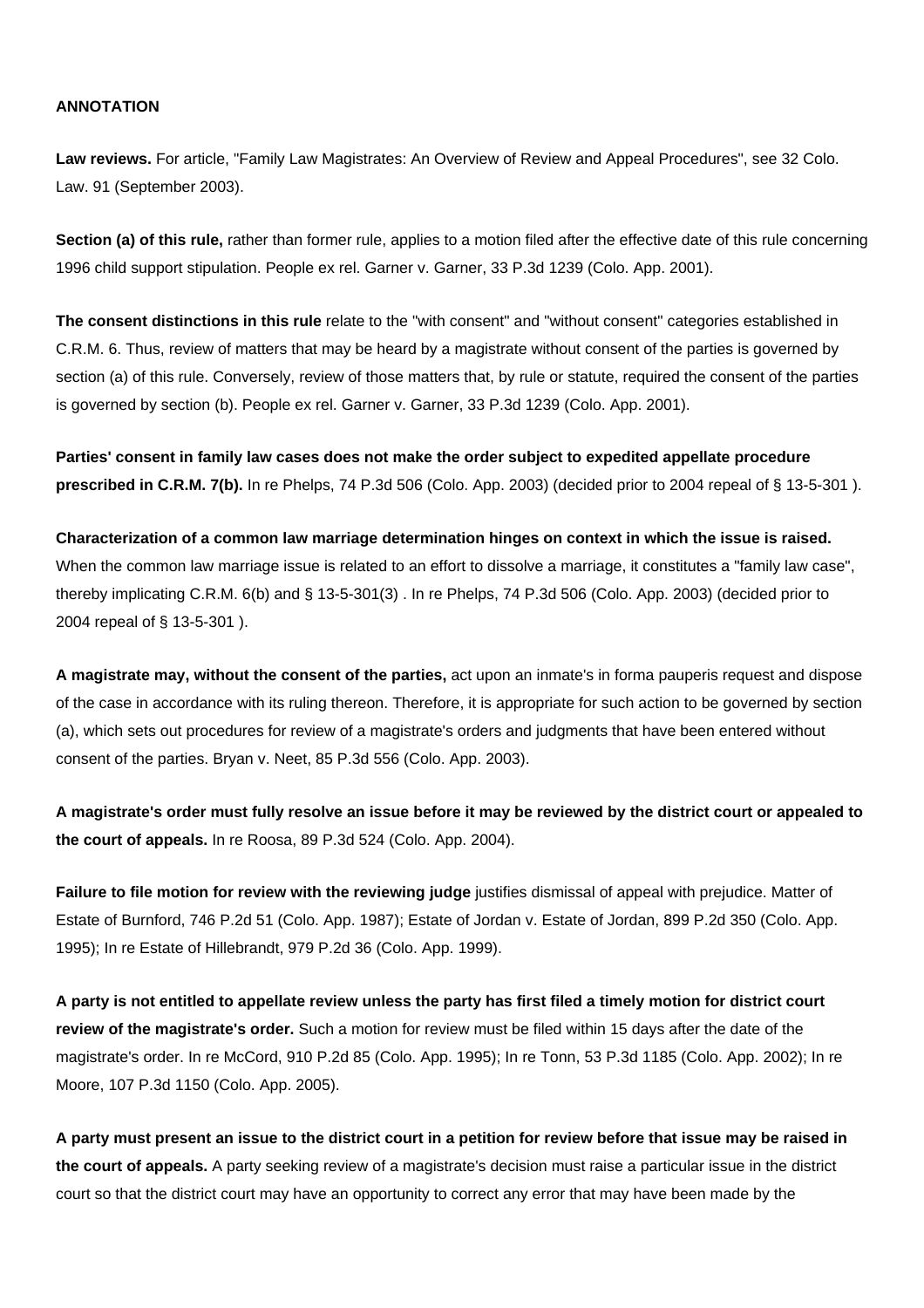magistrate. If a party does not raise an issue before the district court in a petition for review, but raises the issue on appeal for the first time, such party seeks to have the court of appeals correct an error that could have been corrected by the district court in a petition for review. People ex rel. K.L-P., 148 P.3d 402 (Colo. App. 2006).

**A magistrate's order or judgment entered without the consent of the parties is not a decree and order to or from which an appeal lies,** as envisioned in C.R.C.P. 54(a). Therefore, C.R.C.P. 59 is inapplicable to motions for review of a magistrate's order. In re Moore, 107 P.3d 1150 (Colo. App. 2005).

**District court erred in denying appellant's motion for review based on the failure timely to provide a**

**transcript.** The Colorado rules for magistrates do not contain a separate section on procedure or any procedural rules specifying any time limits for filing a transcript of a hearing before a magistrate. There is no requirement that a transcript be filed at all in a review proceeding, and there is no requirement that the district court must consider a transcript, if one is provided, when reviewing a magistrate's order. In re Schmidt, 42 P.3d 81 (Colo. App. 2002).

**A party seeking review of a magistrate's order shoulders the burden of providing a record justifying the rejection or modification of that order** even though this rule does not require that a transcript be filed at all in a review proceeding and it provides no guidance on the procedures for filing a transcript. Absent such a record, the district court may presume that the magistrate's findings were supported by the evidence. In re Rivera, 91 P.3d 464 (Colo. App. 2004).

**A magistrate has authority under § 13-5-301 to hear a C.R.C.P. 60(b)(2) motion without the consent of the parties.** As a result, a district court has jurisdiction to review the motion. In re Malewicz, 60 P.3d 772 (Colo. App. 2002).

**The rules governing magistrates do not authorize any motion except a motion for review.** Thus, a magistrate's order issued in response to a motion for reconsideration is void. In re Roosa, 89 P.3d 524 (Colo. App. 2004).

**Previous courts have concluded that a motion for reconsideration may be deemed a motion for review;** therefore, a motion for extension of time to file a motion for reconsideration may also be construed to allow the late filing of a motion for review. In re Cooprider, 140 P.3d 312 (Colo. App. 2006).

**When a magistrate enters an order outside the presence of the parties, the 15 days to file for review of the order begins to run on the date the order is mailed, not the date the order is made.** In re Talbott, 43 P.3d 734 (Colo. App. 2002); In re Tonn, 53 P.3d 1185 (Colo. App. 2002).

**In paternity action where grandmother sought to intervene for visitation rights, § 19-1-108 of the Colorado Children's Code is properly applied, not this rule,** if parents have waived the right to a hearing before a judge. In re K.L.O-V., 151 P.3d 637 (Colo. App. 2006).

**Magistrate has no authority to reconsider its own order, sua sponte, or to hear a motion for reconsideration made by a party.** Once a magistrate has entered a written and signed order on a matter without consent, a party must file a motion for review of the magistrate's order with the district court judge. In re M.B.-M., 252 P.3d 506 (Colo.